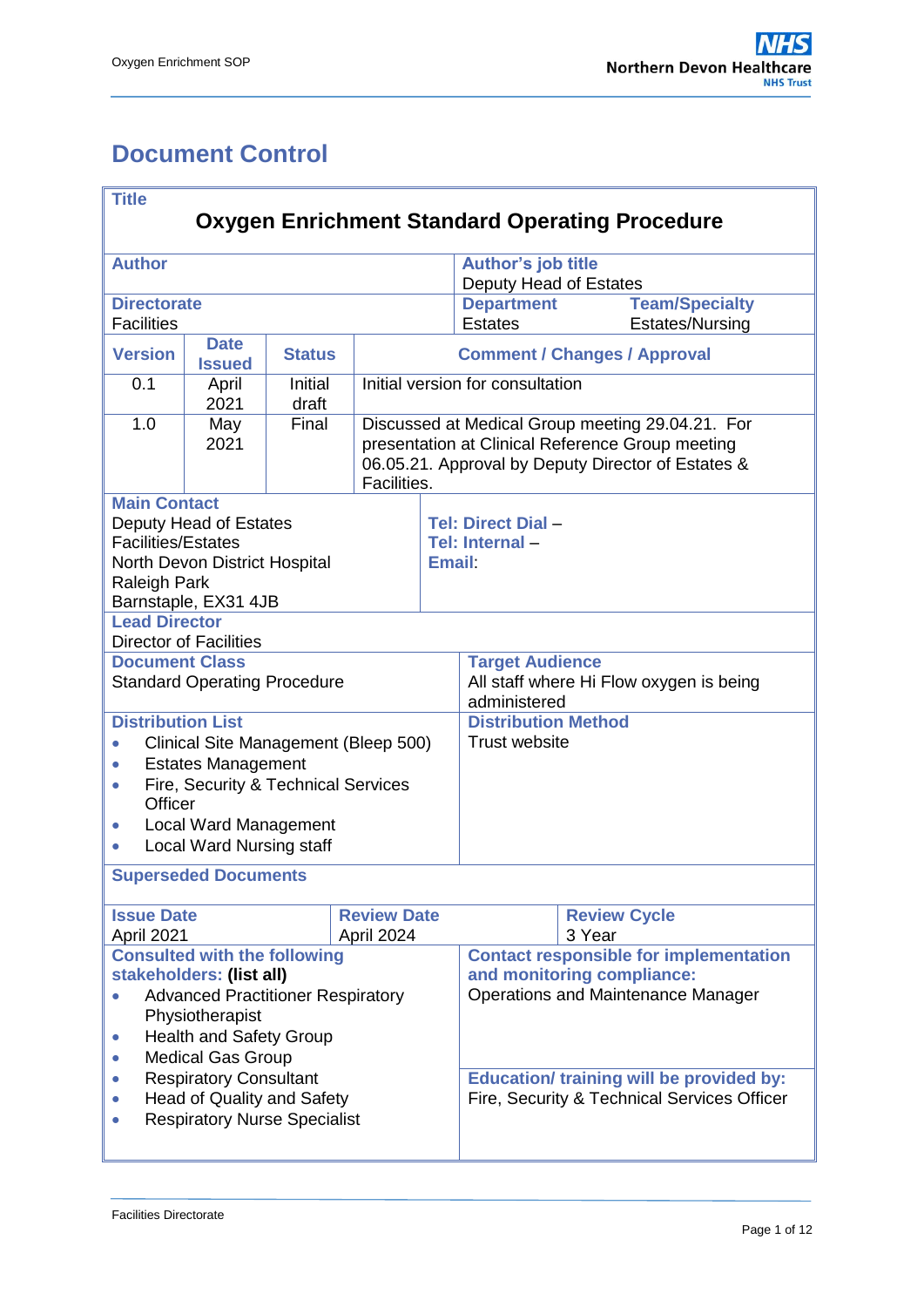| <b>Approval and Review Process</b><br>For approval by the Director of Facilities with ratification at the Patient Safety<br>$\bullet$<br><b>Operational Group</b> |                                                |  |  |  |  |
|-------------------------------------------------------------------------------------------------------------------------------------------------------------------|------------------------------------------------|--|--|--|--|
| <b>Local Archive Reference</b>                                                                                                                                    |                                                |  |  |  |  |
| <b>Local Path</b>                                                                                                                                                 |                                                |  |  |  |  |
| <b>Filename</b>                                                                                                                                                   |                                                |  |  |  |  |
| Oxygen Enrichment SOP April 2021                                                                                                                                  |                                                |  |  |  |  |
| <b>Policy categories for Trust's internal</b>                                                                                                                     | <b>Tags for Trust's internal website (Bob)</b> |  |  |  |  |
| website (Bob)                                                                                                                                                     | 02, oxygen, CPAP, BiPAP, AIRVO, HNFO,          |  |  |  |  |
|                                                                                                                                                                   | oxygen saturation, oxygen enrichment, never    |  |  |  |  |
|                                                                                                                                                                   | event, fall from window, fire, high flow open  |  |  |  |  |
|                                                                                                                                                                   | circuit oxygen                                 |  |  |  |  |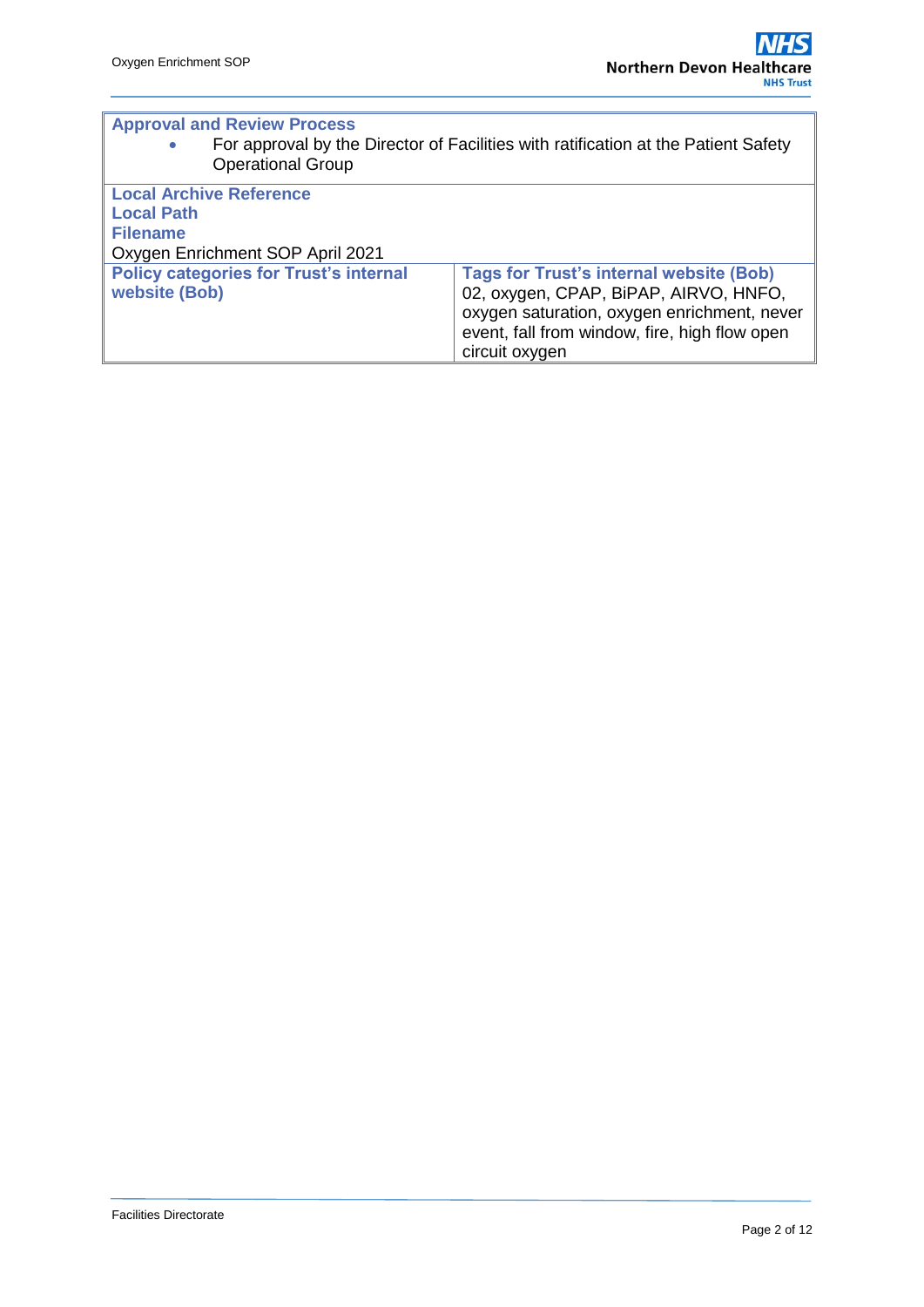# **CONTENTS**

| 1. |                                                                               |  |  |  |  |
|----|-------------------------------------------------------------------------------|--|--|--|--|
| 2. |                                                                               |  |  |  |  |
| 3. |                                                                               |  |  |  |  |
| 4. |                                                                               |  |  |  |  |
| 5. |                                                                               |  |  |  |  |
| 6. |                                                                               |  |  |  |  |
| 7. |                                                                               |  |  |  |  |
|    |                                                                               |  |  |  |  |
| 9. |                                                                               |  |  |  |  |
|    |                                                                               |  |  |  |  |
|    |                                                                               |  |  |  |  |
|    |                                                                               |  |  |  |  |
|    | Appendix B: Caring for patients on high flow oxygen therapy risk assessment11 |  |  |  |  |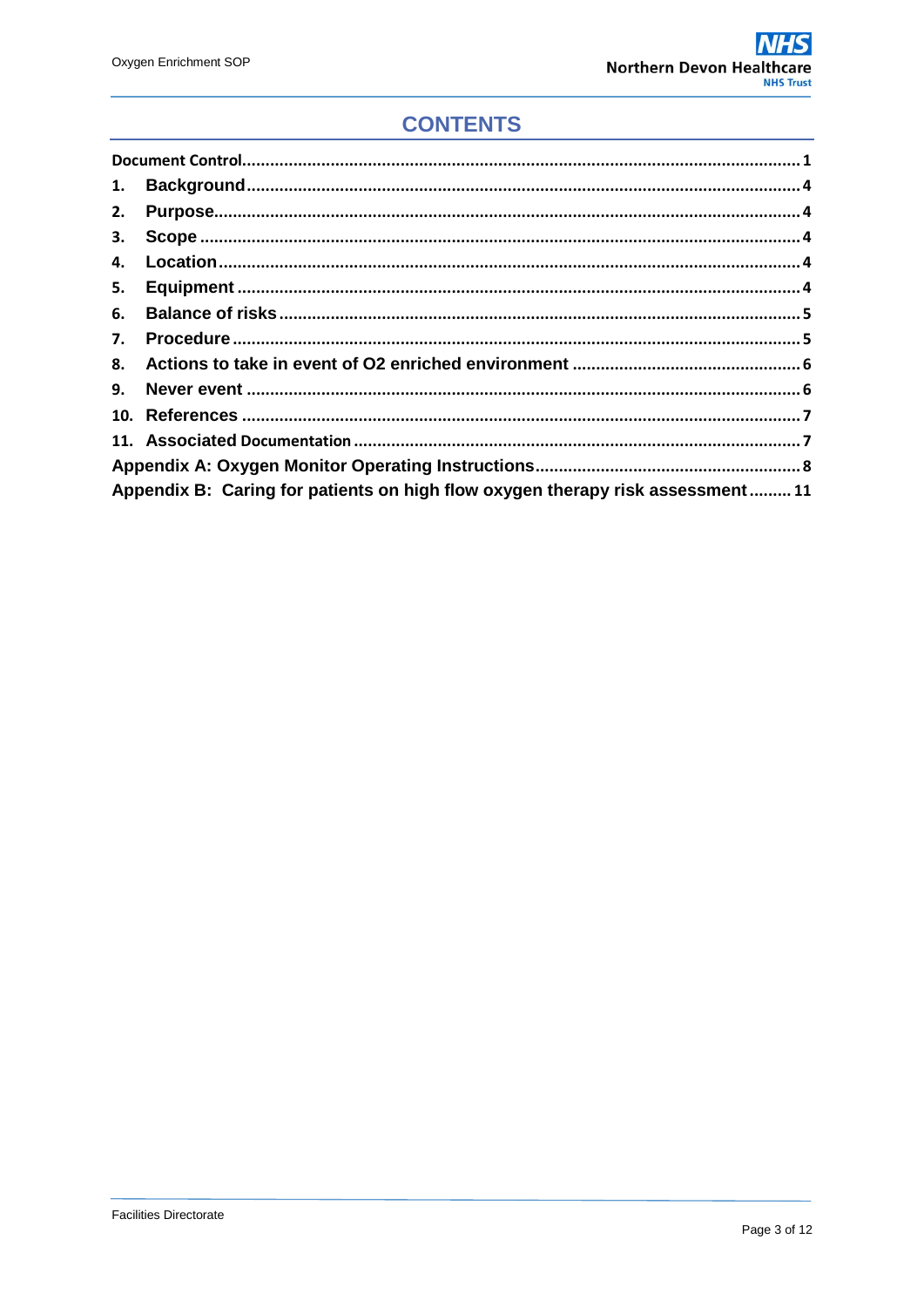### <span id="page-3-0"></span>**1. Background**

- **1.1.** Estates and Facilities Alert NHSE/I-2020/003, COVID-19 Response Oxygen Supply and Fire Safety, issued on the 19.11.2020 raises concerns of an increased Fire risk due to oxygen rich environments where CPAP/BiPAP ventilators are being used in a single room environment. As a result of the alert, single rooms administering CPAP/BiPAP, are to be monitored to ensure oxygen levels do not rise above the specified level of 23%. Failing to meet this target will increase the risk of flammability with in the room.
- **1.2.** Whilst the Estates and Facilities Alert is solely based around treating COVID-19 positive patients with CPAP/BiPAP, this SOP should also be utilised for any ward administering hi flow oxygen.

#### <span id="page-3-1"></span>**2. Purpose**

- **2.1.** The Standard Operating Procedure (SOP) has been written to:
	- Provide operating instructions on how to use the Crowcon SGD  $O<sub>2</sub>$  Monitor.
	- Provide clear guidance to follow in the event of an activation of a Crowcon  $SGD$  O<sub>2</sub> alarm.

#### <span id="page-3-2"></span>**3. Scope**

- **3.1.** This SOP relates to the following staff groups who will be involved in the event of an SDG O<sub>2</sub> activation.
	- Clinical Site Management (Bleep 500)
	- **Estates Management**
	- Fire, Security & Technical Services Officer
	- Local Ward Management
	- **.** Local Ward Nursing staff

#### <span id="page-3-3"></span>**4. Location**

- **4.1.** This SOP can be implemented in all clinical areas where oxygen is being administered to patients and competent staff are available to undertake this role.
- **4.2.** Staff undertaking this procedure must be able to demonstrate competence as per this SOP, SDG O<sup>2</sup> operating instructions and the associated risk assessment.

#### <span id="page-3-4"></span>**5. Equipment**

- **5.1.** The following equipment will be required to monitor and manage risk associated with  $O<sub>2</sub>$  enriched environments:
	- Crowcon SDG O<sub>2</sub> Monitor
	- Jackloc window restrictor key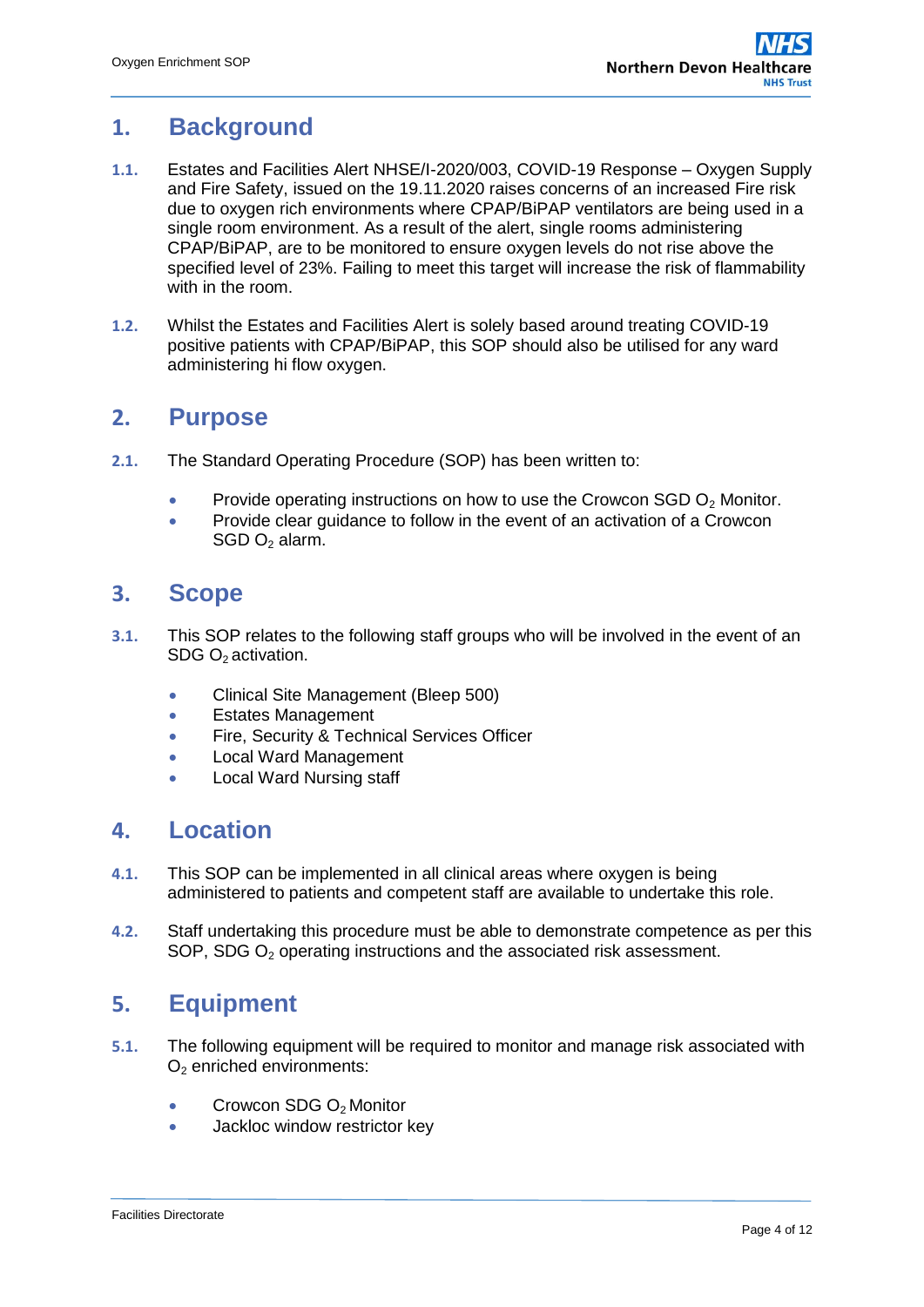- **5.2.** The Crowcon SGD O<sub>2</sub> monitors are provided by the Facilities Department which will issued to wards and services delivery high flow oxygen therapies. The monitors will be managed centrally through via Facilities Management software (FM First) and managed via an asset register and planned preventative maintenance (PPM) schedule to ensure bump tests are conducted every 90 days and safety checks of the monitor.
- **5.3.** Window restrictor keys will be provided to wards where high flow oxygen therapies are being delivered. The ward manager will be responsible for key management and the safe and secure storage of the window restrictor key which will only be used to de-restrict windows in the event that an  $O_2$  monitor alarm sounding to indicate an  $O_2$ enriched environment.



**Photo 1: Crowcon SDG O<sup>2</sup> Monitor**

### <span id="page-4-0"></span>**6. Balance of risks**

- **6.1.** Use of high flow open circuit oxygen devices carries a risk of increasing ambient oxygen concentration. If this exceeds 23% this is classed as an oxygen enriched environment and poses a potential fire risk where fires and combustible materials will readily ignite.
- **6.2.** Opening windows fully will help dissipate O<sub>2</sub> concentration, returning to near ambient levels. However this also increases the risk of persons falling from un-restricted windows.
- **6.3.** During cold spells where windows may be shut for patient comfort, the risks associated with  $O<sub>2</sub>$  enriched environments will therefore increase.
- **6.4.** See appendix B (risk assessment and control measures to manage fire and patient safety risks).

#### <span id="page-4-1"></span>**7. Procedure**

- **7.1.** Outside of the side room or area where high flow  $O_2$  is being administered, switch on the Crowcon SGD  $O<sub>2</sub>$  monitor using Button (5). Hold the button for three seconds (see monitor diagram, Appendix A).
- **7.2.** The monitor should display approximately 20.9%  $O_2$  level which is the normal background atmospheric level. The monitor will continuously test the atmosphere for presence and concentration of  $O<sub>2</sub>$ .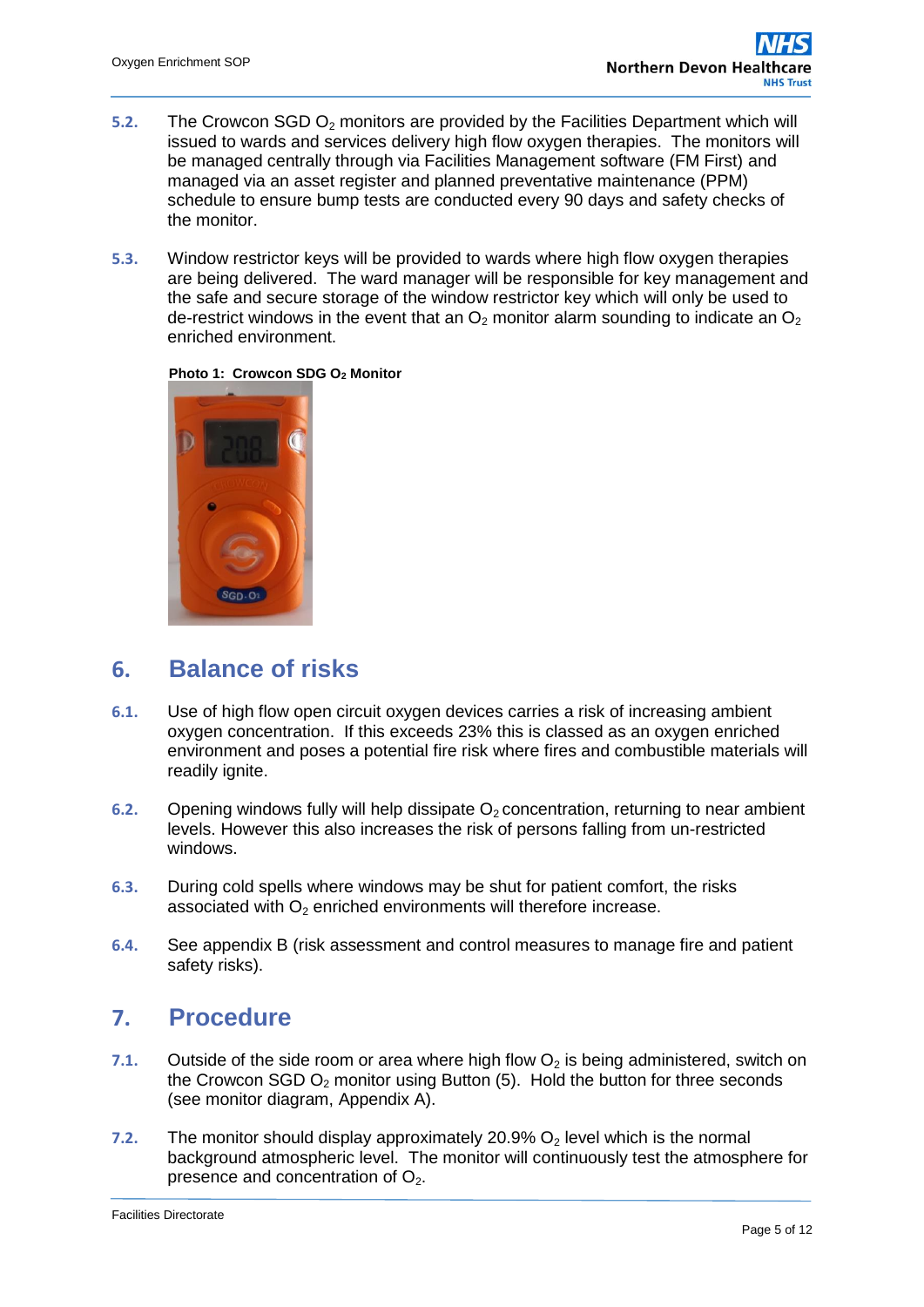- **7.3.** Whilst in the side room or area where the patient is receiving high flow oxygen therapy, press Button (5) twice. The display will indicate the highest level of  $O<sub>2</sub>$ detected in the last 15 minutes.
- **7.4.** Continue to monitor  $O<sub>2</sub>$  levels as part of patient observations i.e. on a regular basis. Where patients are more acute or higher levels of oxygen therapy and higher flow levels of  $O<sub>2</sub>$  the frequency of monitoring/observations should increase.
- **7.5.** Monitors will continually monitor  $O_2$  levels. If left in side rooms, place on side table or secure surface (on or above 900mm from floor) away from any open windows. Ensure regular side room checks are made.
- **7.6.** Every 20 hours the device will require self-calibration in an environment without additional  $O<sub>2</sub>$  present. Remove the detector from the side room environment to a corridor or lift landing and press Button (5). Allow the unit to self-test and return to the Side Room.

#### <span id="page-5-0"></span>**8. Actions to take in event of O<sup>2</sup> enriched environment**

- **8.1.** The monitor will alarm should the O<sub>2</sub> level reach 23%. If this occurs, the following actions must be taken to mitigate the fire, security and patient safety risks:
	- Open windows and doors to create maximum air flow.
	- De-restrict windows in affected side room / area using window restrictor key (jackloc).
	- Assess patient vulnerabilities (including but not necessarily limited to) safety, security, confidentiality, privacy, dignity and potential of fall from unrestricted window.
	- Mitigate patient risks with additional 1:1 supervision or other control measures as may be necessary.
	- Inform nurse in charge of shift.
	- Continue to monitor atmospheric  $O_2$  levels every 15 minutes whilst windows are de-restricted.
	- Reinstate window restrictors once  $O_2$  levels return to approximately 21%.
	- Continue to monitor atmospheric  $O<sub>2</sub>$  levels whilst patient remains on high flow  $O<sub>2</sub>$  therapy.
	- Incident report  $O_2$  enriched environment incident and actions taken on DATIX.

#### <span id="page-5-1"></span>**9. Never event**

- **9.1.** NHS Improvement Never Events List published January 2018 outlines serious incidents that are wholly preventable provided safety recommendations and protective measures are implemented.
- **9.2.** Never event 10: Falls from poorly restricted windows applies "where patients deliberately or accidentally fall from a window where a fitted restrictor is damaged or disabled".
- **9.3.** The never event is applicable to all settings providing NHS funded care.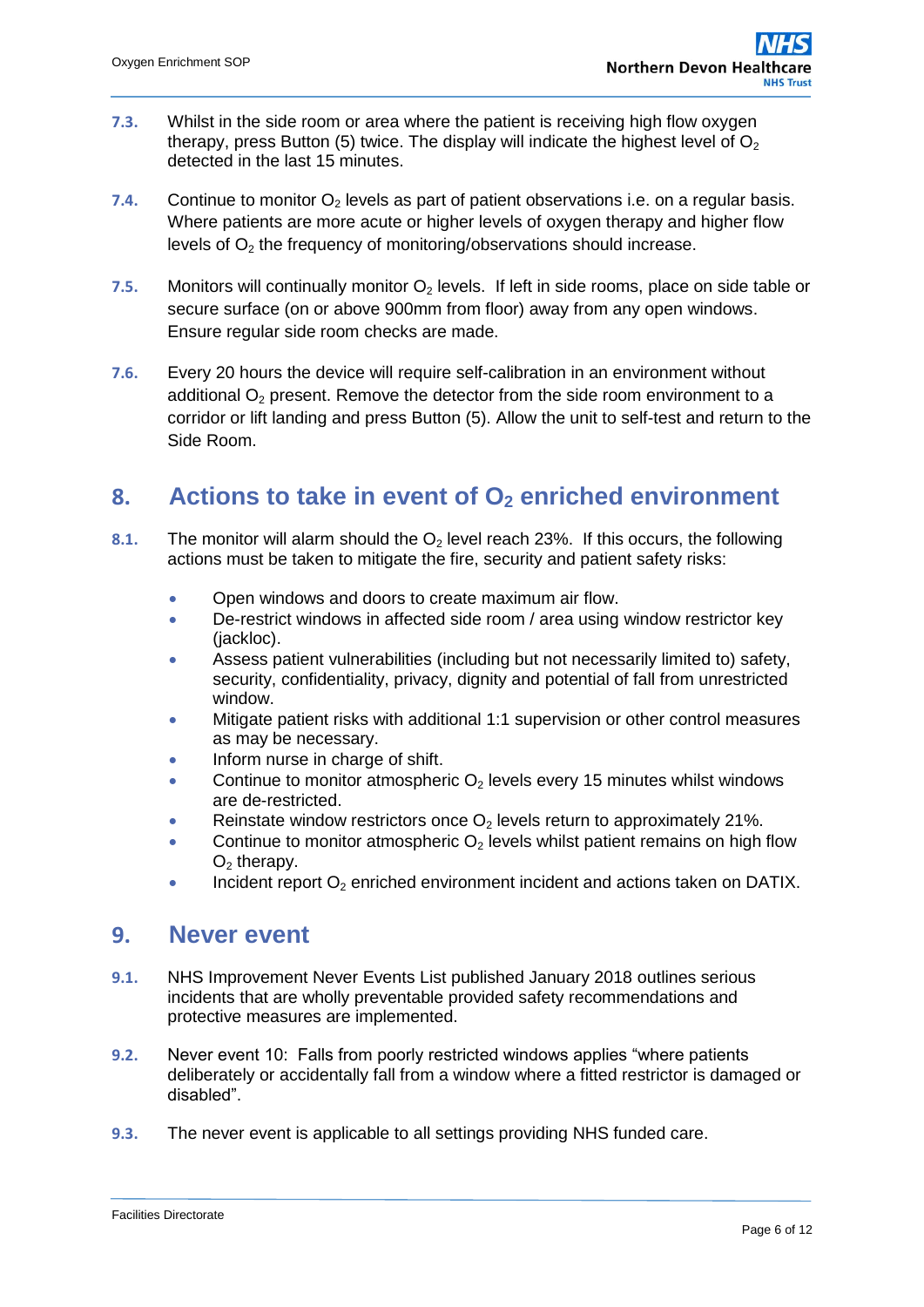#### **9.4. Windows must not be de-restricted under any circumstances other than those outlined in this procedure to mitigate risks of fire associated with an O<sup>2</sup> enriched environment**.

**9.5.** Window restrictors must be reinstated immediately once safe  $O<sub>2</sub>$  levels are achieved through implementation of control measures to mitigate risks (see Section 8.0)

#### **10. References**

- <span id="page-6-0"></span>[Estates and Facilities Alert NHSE/I –](https://www.cas.mhra.gov.uk/ViewandAcknowledgment/ViewAlert.aspx?AlertID=103024) 2020/001. Issued 31 March 2020
- [NHS Improvement Never Events list 2018. Last updated February 2021](https://www.england.nhs.uk/publication/never-events/)

#### <span id="page-6-1"></span>**11. Associated Documentation**

- **11.1.** Northern Devon Healthcare NHS Trust guidelines, procedures and policies for :
	- [Estates & Facilities Alert NHSE/I-2020/003. Covid-19 response –](https://www.cas.mhra.gov.uk/ViewandAcknowledgment/ViewAlert.aspx?AlertID=103024) Oxygen [supply and fire safety](https://www.cas.mhra.gov.uk/ViewandAcknowledgment/ViewAlert.aspx?AlertID=103024)
	- [Fire Safety Policy](https://ndht.ndevon.swest.nhs.uk/fire-safety-policy/)
	- [Fire Safety Strategy](https://ndht.ndevon.swest.nhs.uk/fire-safety-strategy/)
	- [Guidelines for High Flow Nasal Oxygen Therapy \(HNFO\) on General Wards](https://www.northdevonhealth.nhs.uk/2020/05/guidelines-for-high-flow-nasal-oxygen-therapy-hfno-on-general-wards/)
	- [Guidelines for High Flow Oxygen Therapy \(AIRVO\) on the Ward](https://www.northdevonhealth.nhs.uk/2019/12/guidelines-for-high-flow-oxygen-therapy-airvo-on-the-wards/)
	- Incident Reporting, Analysing, Investigating and Learning Policy and **[Procedures](https://ndht.ndevon.swest.nhs.uk/incident-reporting-and-management-policy/)**
	- [Medical Gas Policy](https://www.northdevonhealth.nhs.uk/wp-content/uploads/2019/02/Medical-Gas-Policy-V3.0.pdf)
	- [Oxygen Policy \(Prescribing & Administration of Oxygen to Adults in Hospital](https://ndht.ndevon.swest.nhs.uk/oxygen-policy-prescribing-administration-of-oxygen-to-adults-in-hospital-policy/)  [Policy\)](https://ndht.ndevon.swest.nhs.uk/oxygen-policy-prescribing-administration-of-oxygen-to-adults-in-hospital-policy/)
	- Oxygen use un the workplace [Fire and explosion hazards \(HSE\)](https://ndht.ndevon.swest.nhs.uk/oxygen-use-in-the-workplace-fire-and-explosion-hazards-health-and-safety-executive/)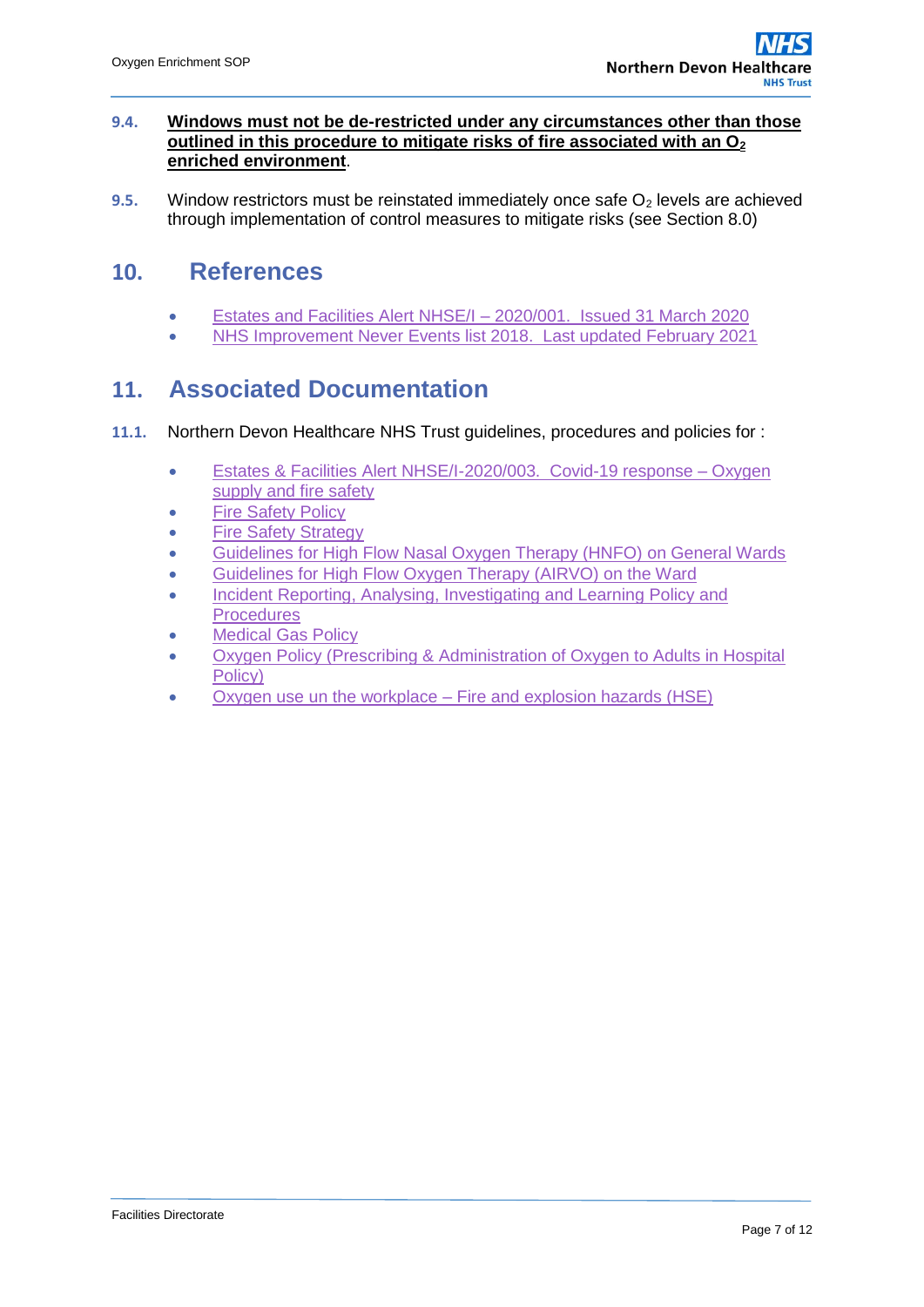# <span id="page-7-0"></span>**Appendix A: Oxygen Monitor Operating Instructions**

# **Crowcon SGD O<sup>2</sup> Monitor**



**What your detector looks like**

The Portable  $O_2$  gas detector has a 24 month life; it is designed to be permanently on and cannot be turned off. To ensure full life avoid operating the user Button (5) too frequently or allowing it to remain in alarm for excessive periods.

#### **Manufacturers Diagram and LCD**



- 1. IR Port
- 2. LCD display
- 3. Alarm LED
- 4. Buzzer
- 5. Button
- 6. Gas sensor
- 7. Gas Type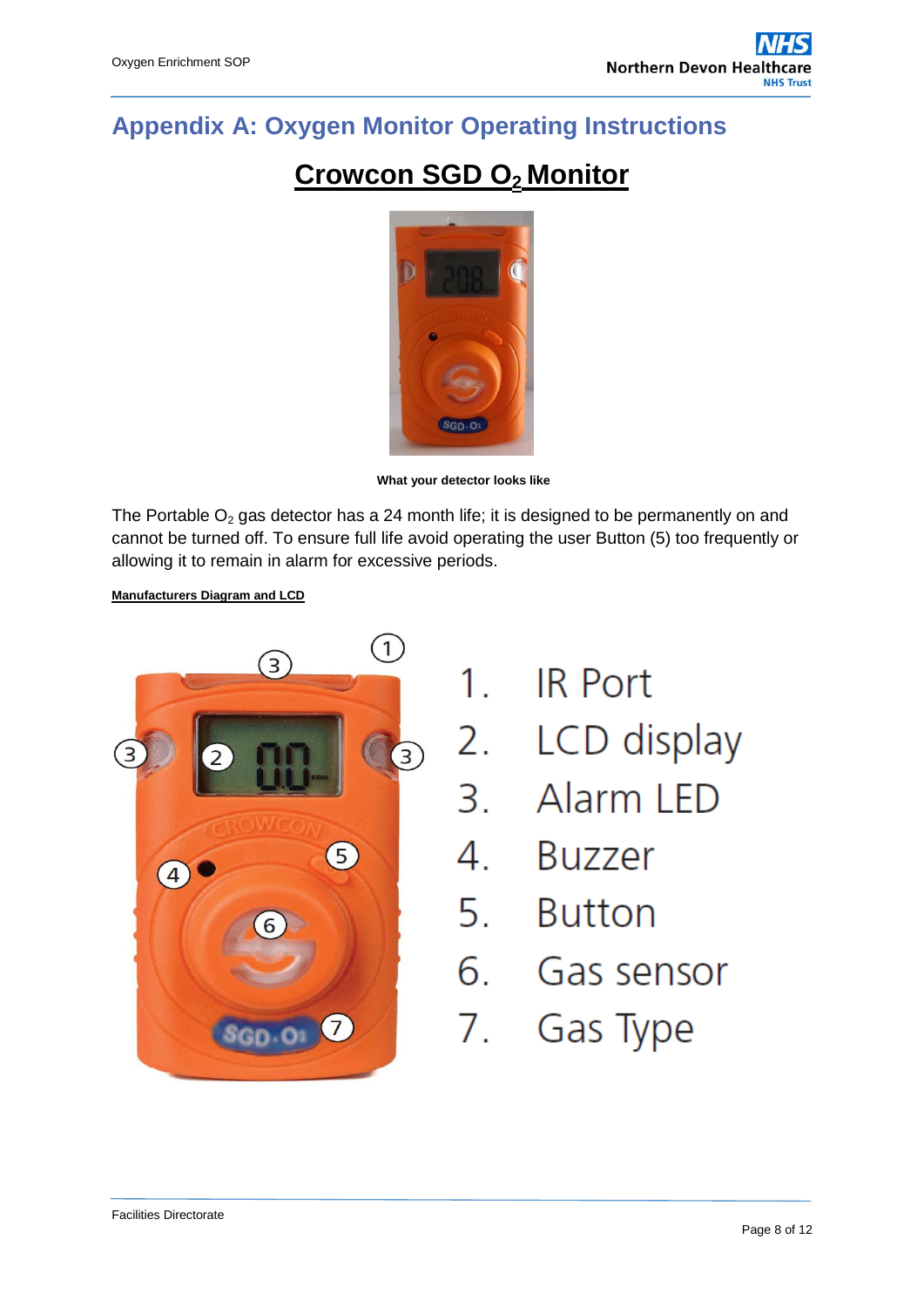## **Activation**

Only turn the unit on in a safe environment (fresh air), press the Button (5) for three seconds; the device will start up and run through its diagnostic checks for 10 seconds after which it will be in gas detection mode.

The detector will automatically default to self-test function every **20** hours – you will see the letters **StS** flashing on the screen: Take the device to fresh air such as the ward corridor or lift landing and press the Button (5) - the device will perform a self-test and at the end will automatically revert to detection mode.

If calibration fails an  $\bullet$  icon will appear on the display. If this happens, the unit is not monitoring  $O_2$ . You require another unit to monitor  $O_2$ . Contact Estates via FM First.

### **Reading the display & Button (5) Functions**

- 1. The detector will display **20.9 %** vol Oxygen level this is normal background atmospheric level – Detection mode –*this level will fluctuate depending on % O<sup>2</sup> in the air.*
- 2. If you push the Button (5) once, the LCD display will display the lowest level of  $O<sub>2</sub>$ detected in the last 15 minutes
- 3. If you press it again it displays the highest level of  $O<sub>2</sub>$  detected in the last 15 minutes
- 4. Press again and you will see **CLr**  if you press and hold the button for three seconds then it will clear the recorded levels in 1 & 2 above.
- 5. Press again and a number will be displayed starting at **23** and counting down each month – this is the life span left of the device. Inform Estates via FM First when your device reaches its final month.
- 6. Press again and it displays  $-$  **19.5** this is the % of  $O<sub>2</sub>$  deficiency at which Low the alarm will sound - 1<sup>st</sup> alarm point
- 7. Press again and 23 is displayed this is the % of  $O<sub>2</sub>$  enrichment that the High alarm will sound  $-2<sup>nd</sup>$  alarm point
- 8. Press again and **12.6** is displayed this is the software version of the detector
- 9. Press again and 18 is displayed  $\overline{\phantom{a}}$  this is the calibration concentration of  $O_2$  used to test it during manufacture & maintenance
- 10. Press again and it will go back to Detection mode

*At all times the detector will revert to the detection mode display after 15 seconds. So if you press the button and you get a display you don't recognise you can leave it alone and after 15 seconds it will revert back to detection mode.*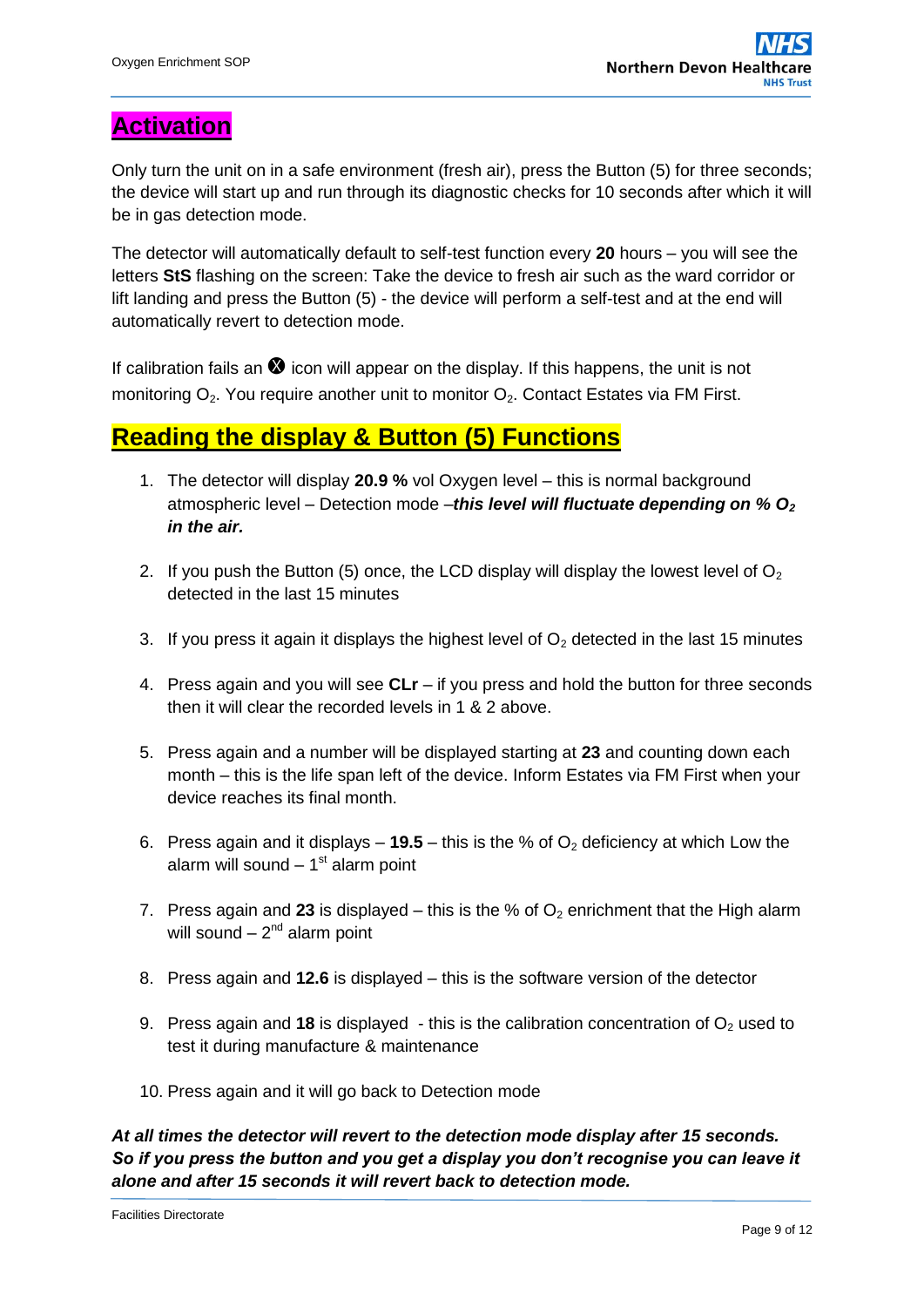#### **Alarms**

When the  $O<sub>2</sub>$  level drops below 19% volume or rises above 23% volume the detector will go into alarm.

You can test the alarm by exhaling onto the Gas sensor (6) this should reduce the level of  $O<sub>2</sub>$  to below 19% volume and the %  $O<sub>2</sub>$  level will be shown on the screen; likewise if you were to put the detector next to an  $O<sub>2</sub>$  supply it would do the same but show the increased %  $O<sub>2</sub>$ .

The detector will vibrate, the alarm LED's will flash, and the buzzer will sound.

Once the  $O_2$  levels return to within normal range: 19% - 23% it will automatically return to silent and detection mode – *there is no way to manually reset the alarm*

# **Cleaning**

You must NOT get the gas sensor (6) wet as this will stop it from working.

Use only the following products and procedures:

- Fit the Aspiration Cap onto the sensor port (6)
- Use an alcohol wipe taking care not to overly wet the monitor.
- Gently wipe the surface of the detector avoiding the gas sensor port (6) in diagram.
- The alcohol may cause erroneous alarm whilst cleaning, allow to dry and alarm should silence.
- Remove the aspiration Cap from the sensor port (6) and return to use.



## **Use**

As directed by Ward Manager, clip to uniform between waist and chest, the detector will automatically test the atmosphere.

Enriched / Deficient Alarm - Identify location, ventilate, waft the air, inform manager, move to a place where alarm stops sounding.

Consider what actions can be taken to reduce the oxygen saturation. This can generally be achieved by improving ventilation, but also check that there are no leaks from the supply or cylinders have been left open.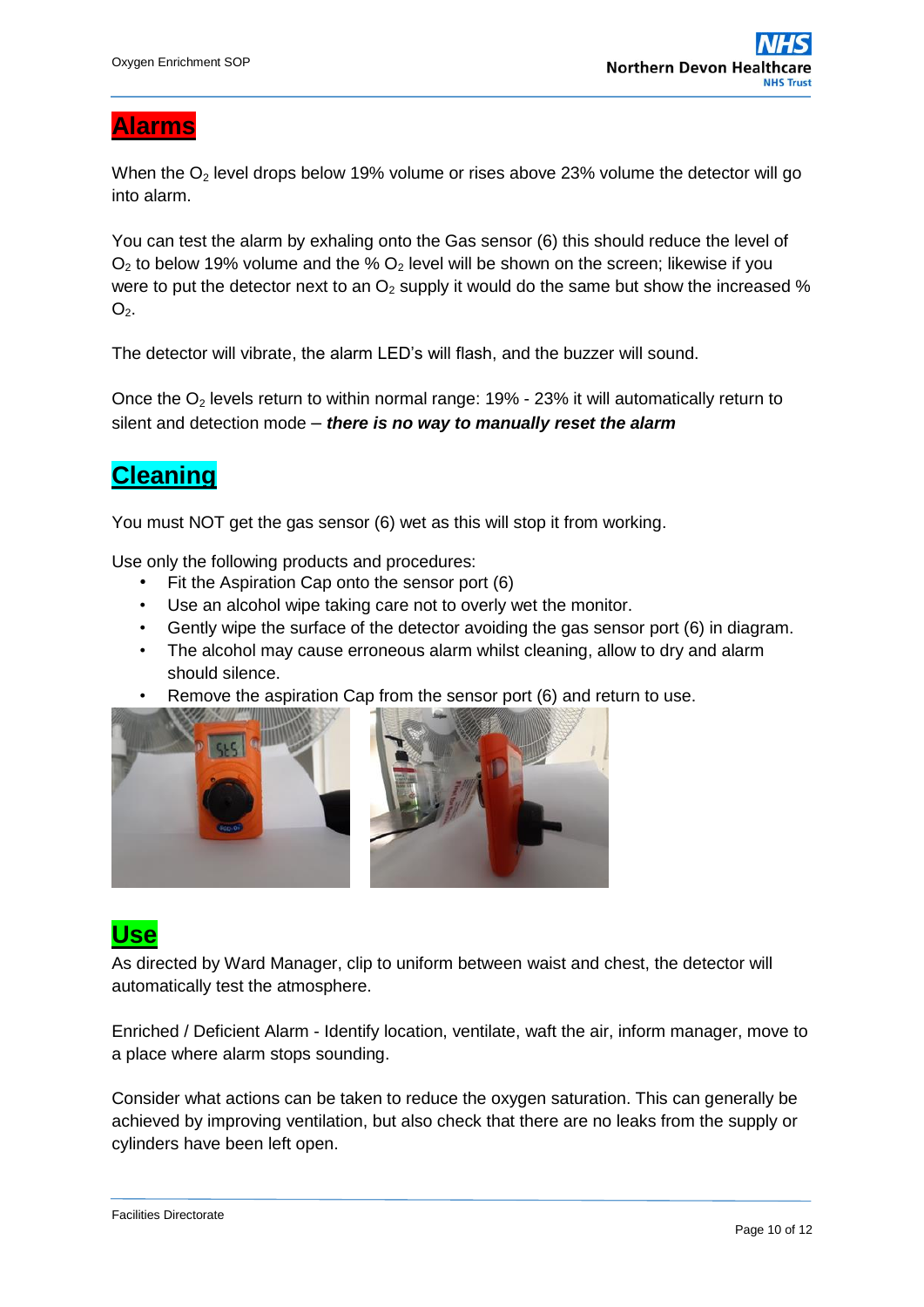# **Appendix B: Caring for patients on high flow oxygen therapy risk assessment**

| <b>Division: Nursing</b>                                                                                                                                                                                                                                                                                                                                                                                                                                                                                                                                                                                                                                                                                                                                                                                                                                                   | Location: Any wards or other clinical space                   |                |                     |  |  |  |
|----------------------------------------------------------------------------------------------------------------------------------------------------------------------------------------------------------------------------------------------------------------------------------------------------------------------------------------------------------------------------------------------------------------------------------------------------------------------------------------------------------------------------------------------------------------------------------------------------------------------------------------------------------------------------------------------------------------------------------------------------------------------------------------------------------------------------------------------------------------------------|---------------------------------------------------------------|----------------|---------------------|--|--|--|
| <b>Section: N/A</b>                                                                                                                                                                                                                                                                                                                                                                                                                                                                                                                                                                                                                                                                                                                                                                                                                                                        | caring for patients who require high flow oxygen<br>therapy   | Ref. No.:      |                     |  |  |  |
| Assessor Team: Compliance Team, Corporate Governance                                                                                                                                                                                                                                                                                                                                                                                                                                                                                                                                                                                                                                                                                                                                                                                                                       |                                                               | Date: 07/12/20 | <b>Review Date:</b> |  |  |  |
| Task / Activity:                                                                                                                                                                                                                                                                                                                                                                                                                                                                                                                                                                                                                                                                                                                                                                                                                                                           | The care of any patients who require high flow oxygen therapy |                |                     |  |  |  |
| <b>Risk:</b><br>There is an enhanced risk of fire through failure to manage oxygen enriched environments where an ignition source is present. Fire burns more<br>ferocity and speed in oxygen enriched environments. There is a risk that a patient or other person may come to harm should they fall from an<br>unrestricted window where the restrictors have been disabled to mitigate the fire risks associated with oxygen enriched environments.<br><b>Balance of risks:</b><br>Creation of enriched oxygen levels ( $O2$ in excess of 23%) and potential fire risks.<br>a)<br>Patient or other person intentionally or unintentionally falling from an unrestricted window.<br>b)                                                                                                                                                                                   |                                                               |                |                     |  |  |  |
| <b>Background and context</b>                                                                                                                                                                                                                                                                                                                                                                                                                                                                                                                                                                                                                                                                                                                                                                                                                                              |                                                               |                |                     |  |  |  |
| Estates and Facilities Alert issued 19.11.20 (NHSE/I-2020/003) concerns the COVID 19 response, oxygen supply and fire safety. There are<br>a)<br>increased fire risks associated with oxygen enriched environments which may occur during the care of patients who require high flow oxygen<br>therapies e.g. high flow nasal oxygen (HFNO) therapy which is increasingly used for patients with type 1 respiratory failure. Equipment such<br>as the $AIRVO2$ can deliver warmed and humidified inspiratory gas flow rates up to 60 litres per minute.<br>NHS Improvement Never Events List published January 2018. Never event 10: Falls from poorly restricted windows applies to "where<br>b)<br>patients deliberately or accidentally fall from a window where a fitted restrictor is damaged or disabled" - applicable to all settings providing<br>NHS funded care. |                                                               |                |                     |  |  |  |
| <b>Mitigation of risks</b><br>Window restrictors will remain in situ to limit a maximum opening of 100mm during high flow oxygen therapies, however should an O <sub>2</sub> monitor<br>alarm, the window / windows will be de-restricted and fully opened to mitigate the fire risks associated with an oxygen enriched environment.<br>Whilst windows are de-restricted, clinicians will complete a dynamic risk assessment to manage any associated risks of patient or other person                                                                                                                                                                                                                                                                                                                                                                                    |                                                               |                |                     |  |  |  |

<span id="page-10-0"></span>Whilst windows are de-restricted, clinicians will complete a dynamic risk assessment to manage any associated risks of patient or other person intentionally or unintentionally falling from the unrestricted and fully opened window. This may include (but is not limited to) revising care plans for patients with vision impairment, confusion, delirium, dementia, psychosis, experiencing auditory hallucinations or other factor that may increase their level of vulnerability.

Facilities Directorate